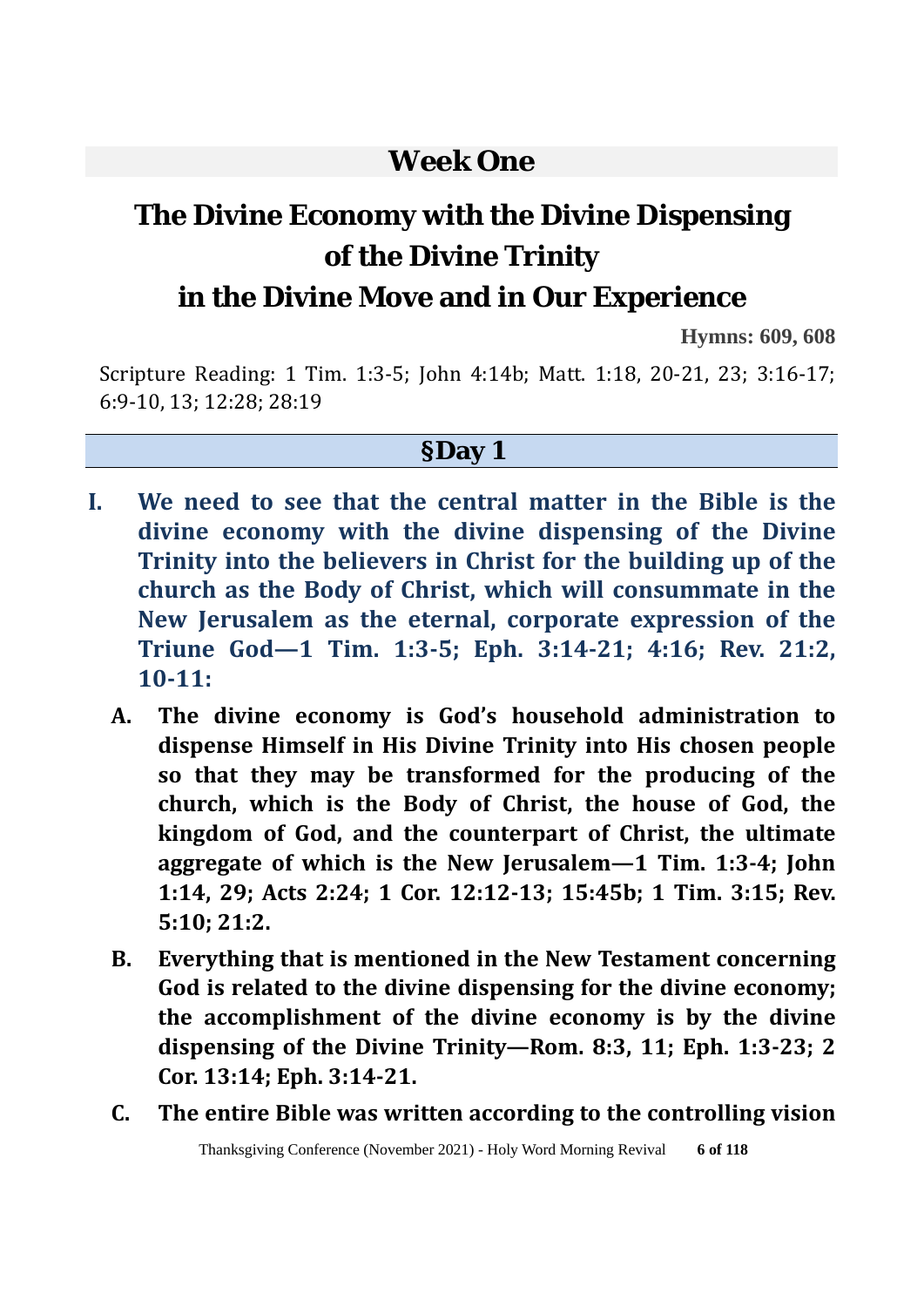**that the Triune God is working Himself into His chosen and redeemed people to be their life and life supply in order to saturate their entire being with the Divine Trinity, that is, with the Father as the fountain, the Son as the fatness, and the Spirit as the river—Psa. 36:8-9.** 

### **§Day 2**

- **D. The Triune God—the Father, the Son, and the Spirit—has been processed to become the life-giving Spirit so that we can drink of Him for Him to become our enjoyment; this is the divine dispensing of the Divine Trinity—John 1:14; 4:14; 7:37-39; 1 Cor. 12:13; 15:45b; 2 Cor. 13:14.**
- **E. When we drink of the living water, it becomes in us "a fountain of water springing up into eternal life" (John 4:14b); the Father as the origin is the fountain, the Son as the expression is the spring, and the Spirit as the transmission is the flow; the preposition into also means "to become," and the totality of the eternal life is the New Jerusalem; thus, the flowing of the Divine Trinity within us and out from us issues in our becoming the New Jerusalem (7:37-39; Psa. 46:4; Rev. 22:1-2; 7:17; 21:6; 22:17).**

### **§Day 3**

- **II. Based upon the controlling vision of the divine economy with the divine dispensing of the Divine Trinity, we can see the Divine Trinity in the divine move and in our experience in the book of Matthew:**
	- **A. In Matthew 1 the Holy Spirit (vv. 18, 20), Christ (the Son—v. 18), and God (the Father—v. 23) are present for the producing of the man Jesus (v. 21), who, as Jehovah the Savior and God with us, is the very embodiment of the Triune God:**
		- 1. Matthew 1:20 and 21 reveal the divine conception of the Holy Spirit and the birth of Jesus (the Son); then verse 23 tells us that this One was called by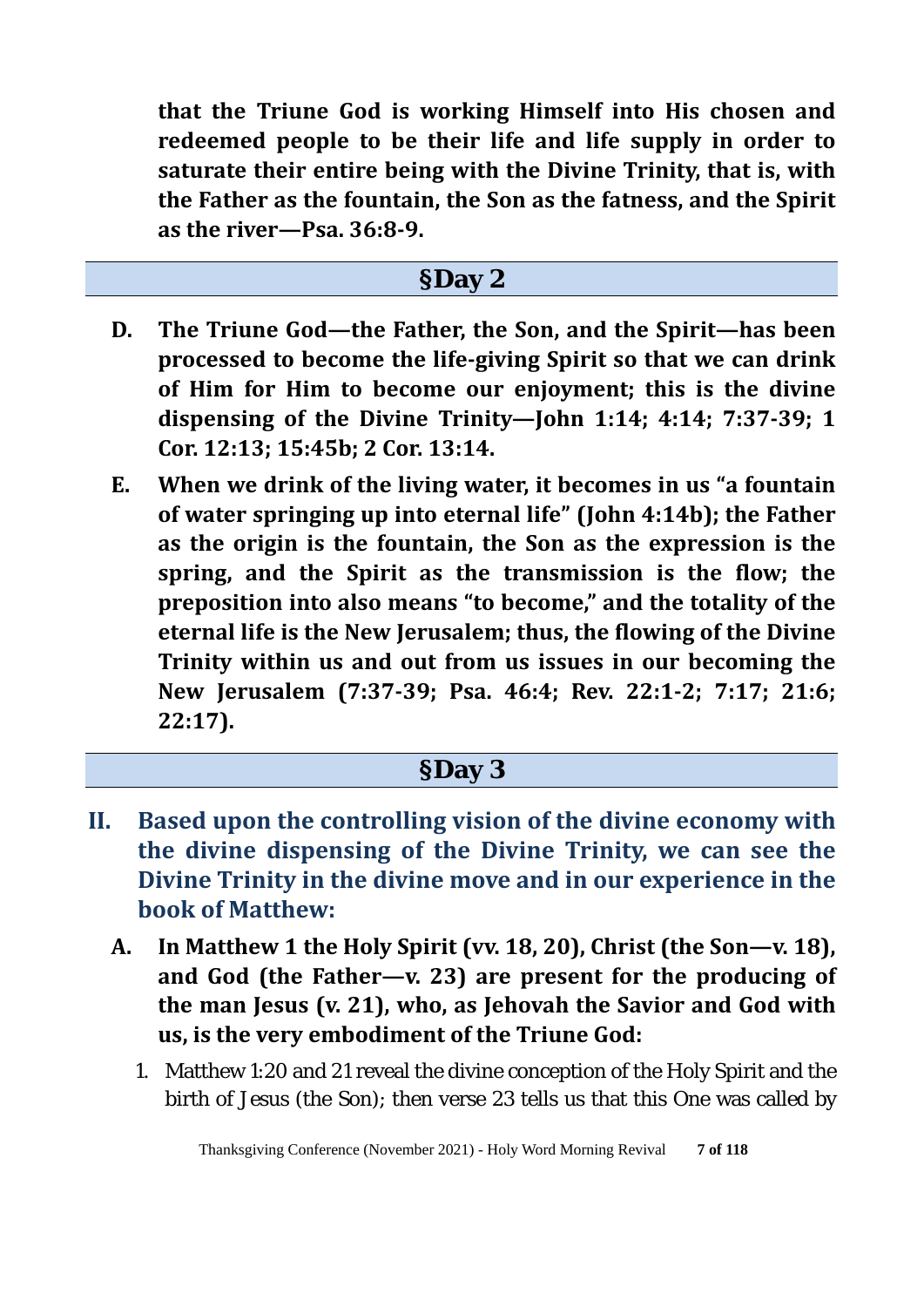men Emmanuel, which means "God [God the Father] with us."

- 2. God the Father's being with us was the issue of the divine conception of the Holy Spirit and the birth of Jesus, the Son—cf. Luke 1:35.
- **B. In Matthew 3 the Son was standing in the water of baptism under the open heavens, the Spirit like a dove descended upon the Son, and the Father spoke out of the heavens to the Son—vv. 16-17:** 
	- 1. The Lord Jesus was born of the Spirit (Luke 1:35), having the Spirit of God within Him essentially for His birth; then, for His ministry, the Spirit of God descended upon Him economically to anoint Him as the new King and introduce Him to His people—Isa. 61:1; 42:1; Psa. 45:7.
	- 2. The Lord's being baptized to fulfill God's righteousness and to be put into death and resurrection brought Him three things: the open heavens, the descending Spirit of God, and the speaking of the Father; it is the same with us today for the accomplishing of God's economy—Matt. 3:16-17.
	- 3. By the descending of the Spirit of God like a dove upon Him, the Lord Jesus ministered in gentleness and singleness, focusing solely on the will of God; the Spirit's descending was the anointing of Christ, whereas the Father's speaking was a testimony to Him as the beloved Son.

### **§Day 4**

- **C. In Matthew 6 the prayer that the Lord teaches us to pray begins with the Triune God, in the sequence of the Father, the Son, and the Spirit (vv. 9-10), and also ends with the Triune God, but in the sequence of the Son, the Spirit, and the Father (v. 13); to pray in this way is to pray that the Triune God will be prevailing on the earth as He is prevailing in the heavens:**
	- 1. In Matthew 6:9-10 the Lord teaches the believers to pray by expressing three petitions, which imply the Trinity of the Godhead: "Your name be sanctified" is related mainly to the Father; "Your kingdom come," to the Son; and "Your will be done," to the Spirit:
		- a. For His name to be sanctified, we should express Him in our living with a daily life separated unto God and saturated with God—1 Pet. 1:15-17; 2 Pet. 1:4; cf. Isa. 11:2.

Thanksgiving Conference (November 2021) - Holy Word Morning Revival **8 of 118**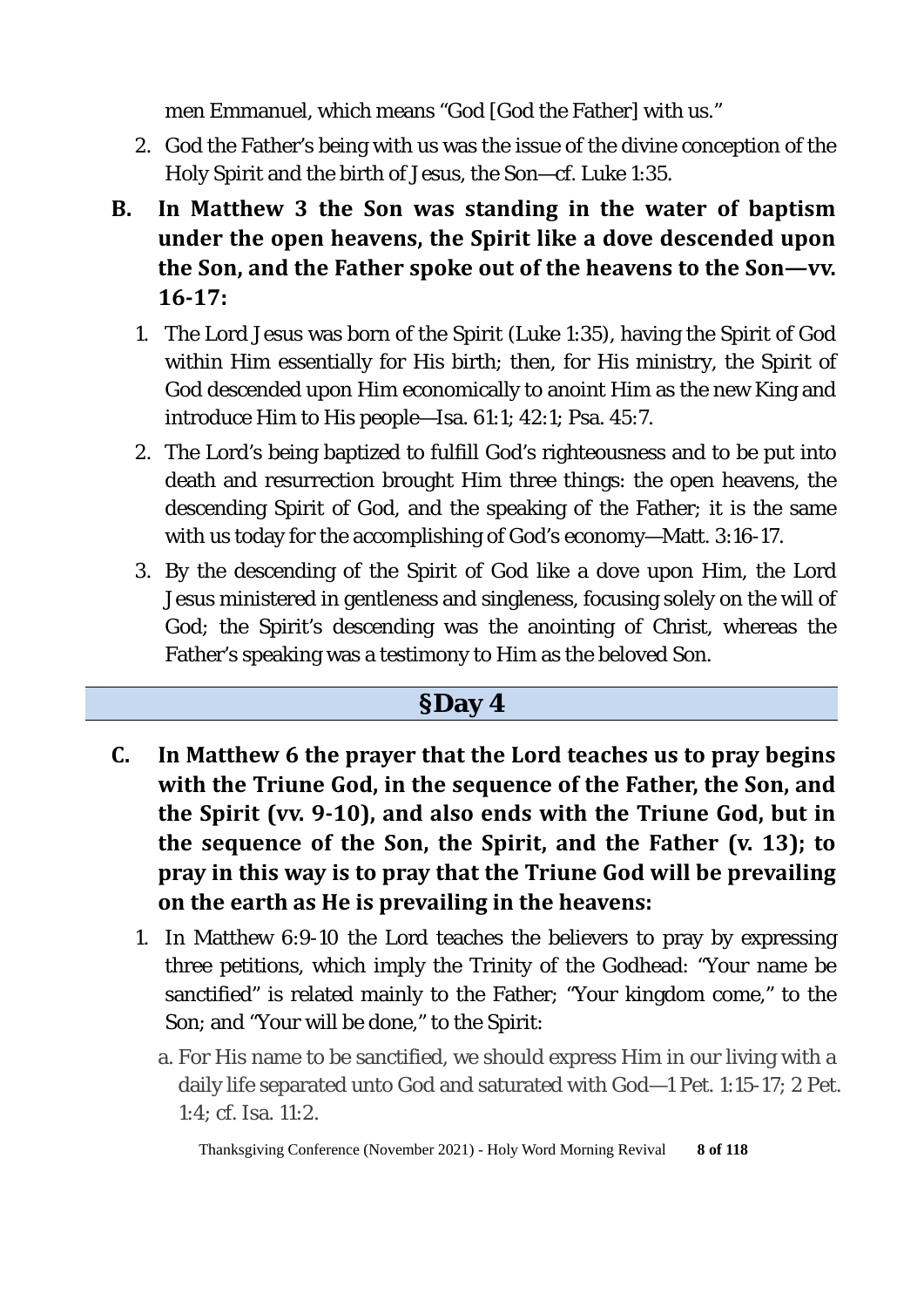- b. For God's kingdom to come, we must live a life of righteousness, peace, and joy in the Holy Spirit—Rom. 14:17.
- c. For the divine will to be done on earth is to bring the heavenly ruling, the kingdom of the heavens, to this earth—cf. Matt. 8:9a.
- d. This is being fulfilled in this age, and it will be ultimately fulfilled in the coming kingdom age, when the name of God will be excellent in all the earth (Psa. 8:1), the kingdom of the world will become the kingdom of Christ (Rev. 11:15), and the will of God will be accomplished.
- 2. The Lord's pattern of prayer concludes by saying, "For Yours is the kingdom and the power and the glory forever. Amen"—Matt. 6:13:
	- a. The kingdom is of the Son and is the realm in which God exercises His power; the power is of the Spirit and carries out God's intention so that the Father can express His glory.
	- b. Thus, the prayer taught by the Lord in His supreme teaching begins with God the Father and ends also with God the Father, who is the beginning and the end, the Alpha and the Omega, that God the Father may be all in all—1 Cor. 15:28.

#### **§Day 5**

- **D. In Matthew 12 the Son, in the person of man, cast out demons by the Spirit to bring in the kingdom of God the Father—v. 28:** 
	- 1. The way He cast out demons, by another One and for another One, showed that He did not act individualistically but with humility and selflessness.
	- 2. The Son as the center of the Divine Trinity was altogether not by Himself, for Himself, or to Himself; whatever He did was by the Spirit of God and for the kingdom of God the Father.
	- 3. The Son did nothing by Himself or for Himself; here we can see His humility and selflessness; this also shows us the harmony, beauty, and excellency in the Divine Trinity.
	- 4. The move of the Divine Trinity with the divine coordination in Matthew 12:28 is an excellent and beautiful example for us to follow; this is a good pattern that our Head has set up for our coordination as members of His Body: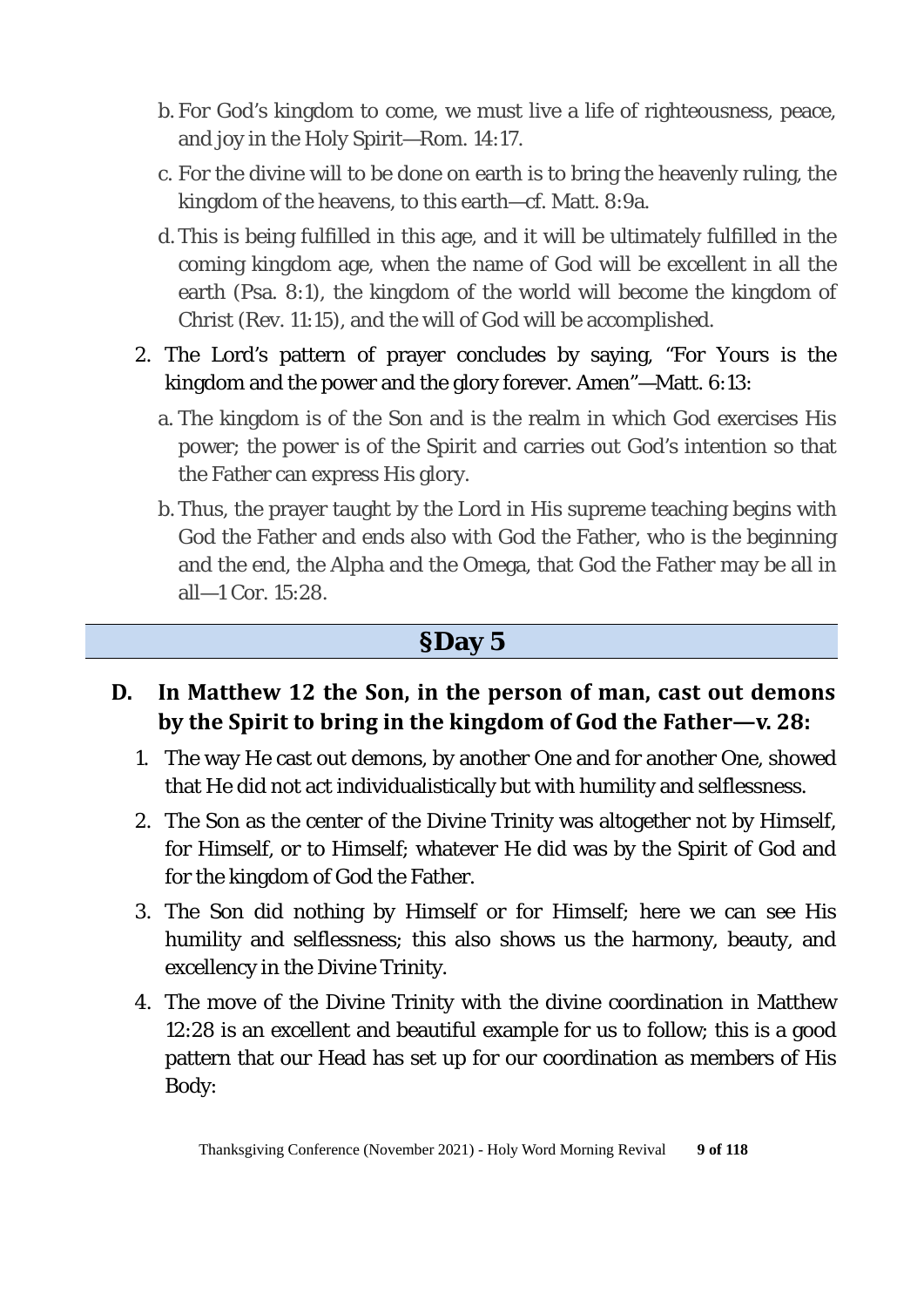- a. Today in the church life, the Body of Christ has not been built up adequately because of the shortage of the proper coordination.
- b. We may do something according to the will of God, but what we do should not be by ourselves but by some others; furthermore, what we do should not be for ourselves as the beneficiary but for the interest, the right, of God on this earth.

### **§Day 6**

- **E. In Matthew 28, after Christ as the last Adam (1 Cor. 15:45b) had passed through the process of crucifixion, entered into the realm of resurrection, and become the life-giving Spirit, He came back to His disciples in the atmosphere and reality of His resurrection to charge them to make the nations the kingdom people by baptizing them into the name, the person, the reality, of the Divine Trinity—Matt. 28:19:** 
	- 1. Christ's being the center of the processed Triune God is for the disciples to baptize people into the processed Triune God by baptizing them into Him—Acts 8:16; 19:5; Gal. 3:27; Rom. 6:3-4; 1 Cor. 12:13.
	- 2. To baptize people into the name of the Triune God is to bring them into an organic, spiritual, and mystical union with Him.
	- 3. The one name for the Divine Trinity is the sum total of the Divine Being, equivalent to His person; to baptize someone into the name of the Triune God is to immerse him into all that the Triune God is.
- **III. We need to pray that the Spirit of reality would guide us into all the reality of the divine economy with the divine dispensing of the Divine Trinity in the divine move and in our experience; we need to be those who live in and with the Divine Trinity, having Him as the very substance and element of our living—John 16:13; 15:4-5.**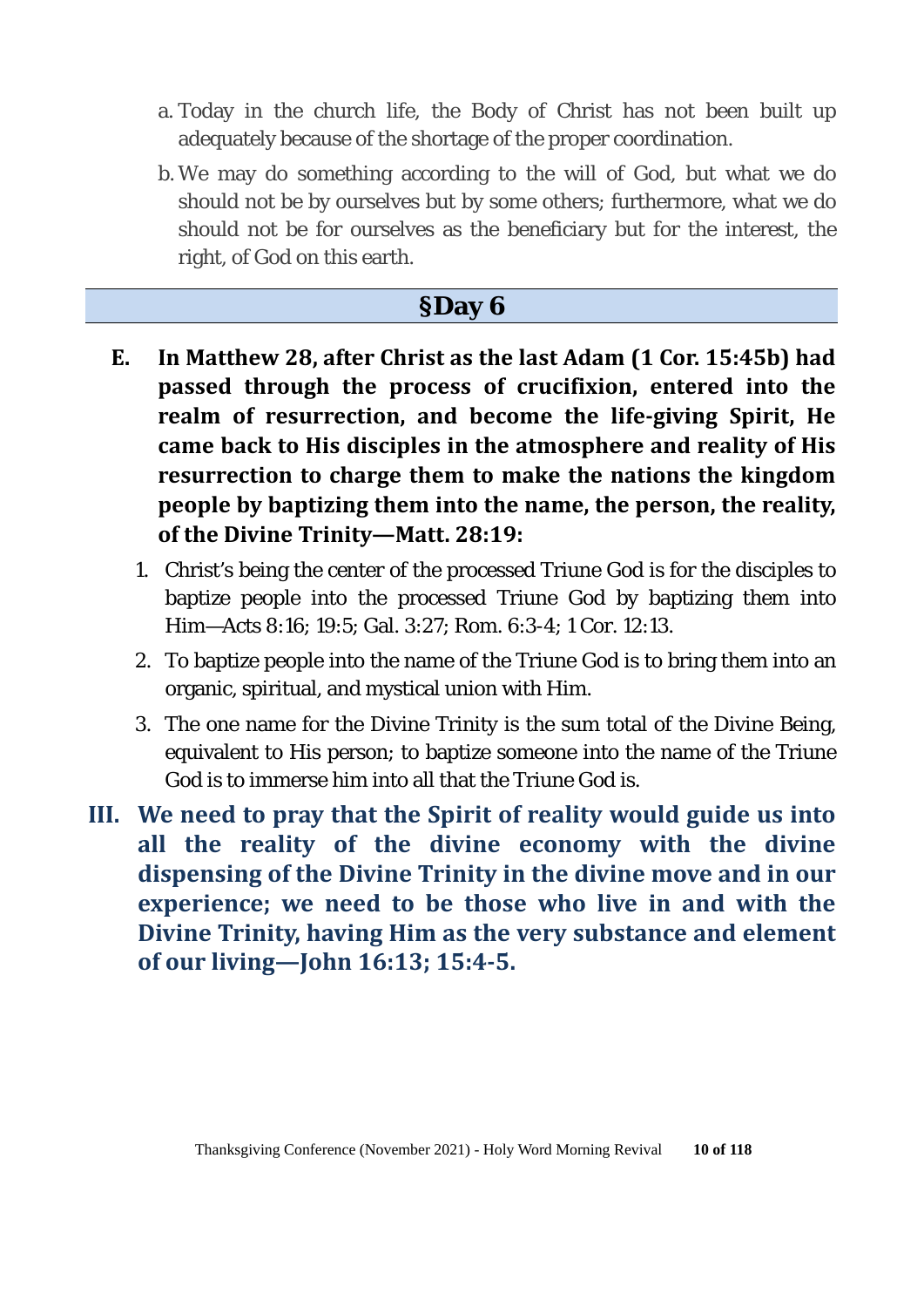### **Morning Nourishment**

Psa. 36:8-9 They are saturated with the fatness of Your house, and You cause them to drink of the river of Your pleasures. For with You is the fountain of life; in Your light we see light.

1 Tim. 1:4 …Give heed to…God's economy, which is in faith.

[Psalm 36:8a] is a figurative speaking of Christ being the rich sacrifices through His death, and this is the fatness of God's house. Verse 8 also tells us that the Lord causes us to drink of the river of His pleasures. The fatness refers to Christ, and the river refers to the Spirit. Then verse 9… refers to God the Father as the source, as the fountain, not the spring. The fountain is the real source, whereas the spring is the springing up, the bubbling up, of the fountain. The fountain of life refers to the Father as the very source of life. Verse 9 continues to say, "In Your light we see light." Light also refers to the Father. The Father is not only the source of life but also the source of light. Life comes first and then light. This corresponds with John 1:4: "In Him was life, and the life was the light of men." Even in such a short portion of the Word, in the poetry of the ancient psalmist, we can see the Divine Trinity. We can see Christ as the fatness, the Spirit as the river, and the Father as the source of life and light. This is marvelous! (CWWL, 1984, vol. 2, "Elders' Training, Book 2: The Vision of the Lord's Recovery," p. 227)

### **Today's Reading**

The only way we could interpret Psalm 36:8-9… is by the governing vision—the Triune God is working Himself into His chosen and redeemed people to be their life and life supply, to saturate their entire being with the Divine Trinity, that is, with the Father as the fountain, the Son as the fatness, and the Spirit as the river. This is the vision that should govern and direct how you interpret any portion of the Bible….Without such a vision you may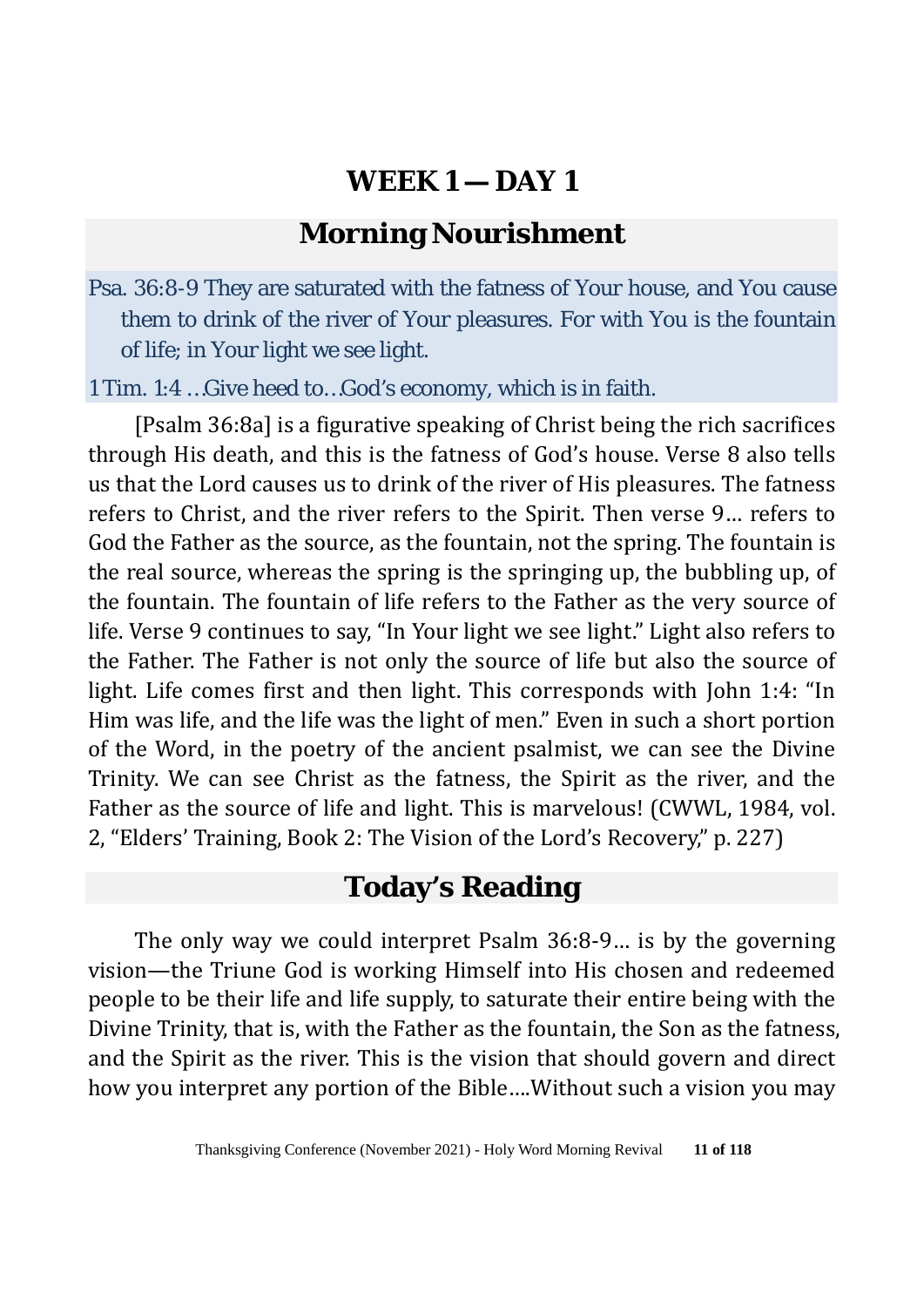present a good message based on Psalm 36:8-9, yet it will be so shallow, touching nothing of the Divine Trinity. Even if you were to go to Strong's Exhaustive Concordance of the Bible and discover that the fatness refers to the fatty ashes of the sacrifices, without such a vision you would never think that this refers to Christ. You must have the governing principle. Then when you see the word sacrifices, you would be so clear that this refers to the second of the Divine Trinity, Christ. Then it would also be easy for you to understand the river of God's pleasures. Without such a vision it is not so easy to understand what this river is. Romans 14:17 refers back to this river when it tells us that the kingdom of God is "righteousness and peace and joy in the Holy Spirit." The joy in the Holy Spirit is the river of pleasures, or we could say the river of pleasures is the Spirit of joy….When we pick up this key, we can open up every part of the Bible.

Every book of the Bible confirms our understanding of this Scripture passage because the entire Bible was written according to the principle of the Triune God wrought into His redeemed people as their enjoyment, their drink, and their fountain of life and light. The application of this principle in interpreting any portion of the New Testament is endless. Then our message, using any portion, will be greatly enriched. It will be full of the fatness, full of the flowing of the river of pleasures, and full of the fountain of life and of light. Our message and our ministry will be different. There will be an intrinsic principle within and governing whatever we speak, teach, and preach. This is my burden. Merely to read the lines of a Life-study to pick up some points and titles from a message will not work. We have not been constituted with such a principle, and this principle has not become a vision to us. We may have eyes to read the Bible and a mind to understand it, but we do not have the key to open it. We need the key. (CWWL, 1984, vol. 2, "Elders' Training, Book 2: The Vision of the Lord's Recovery," pp. 229-230)

Further Reading: CWWL, 1988, vol. 1, "Living in and with the Divine Trinity," chs. 2-4, 7; CWWL, 1991-1992, vol. 1, "The Central Line of the Divine Revelation," chs. 3-4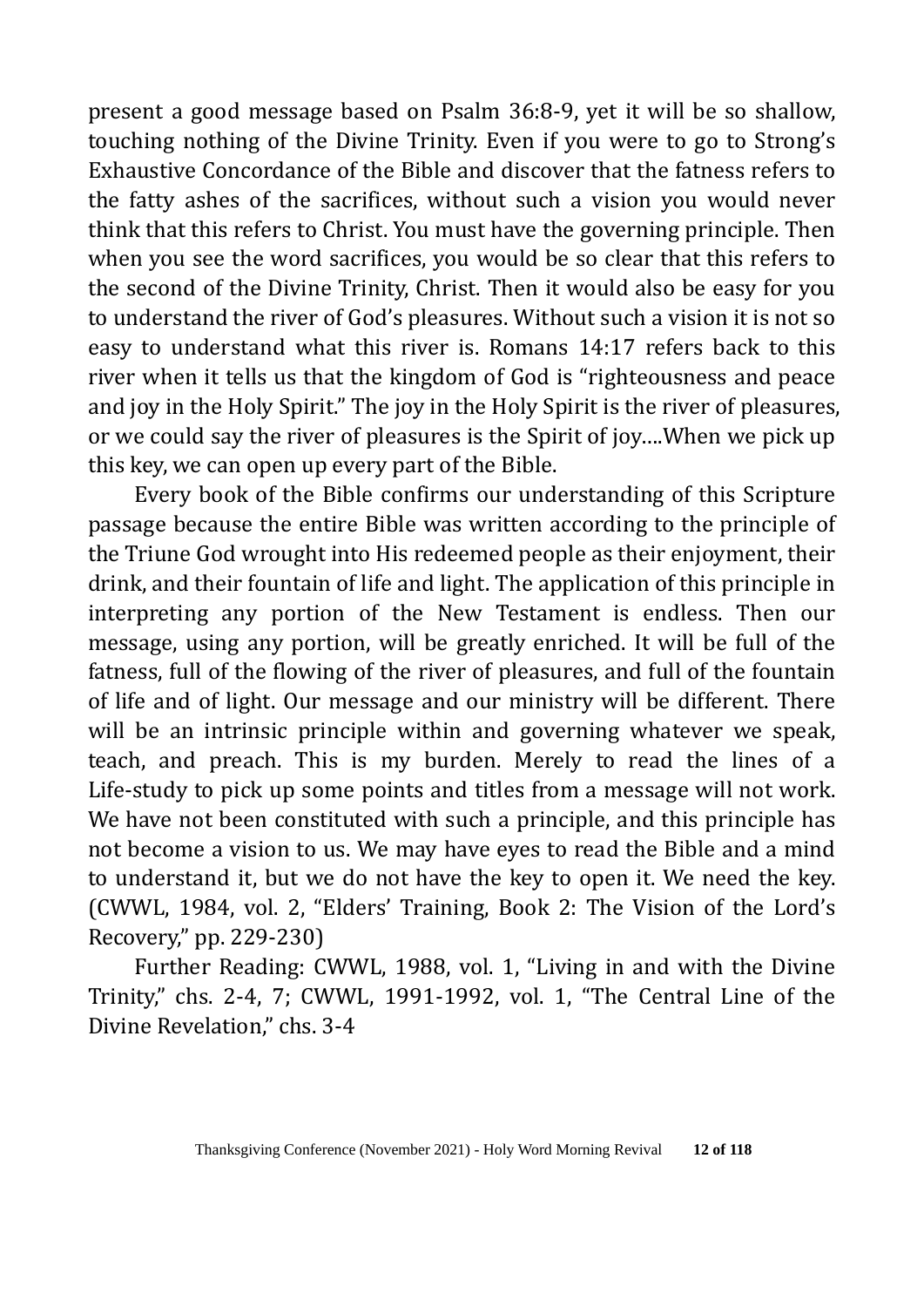# **Morning Nourishment**

- John 4:14 But whoever drinks of the water that I will give him shall by no means thirst forever; but the water that I will give him will become in him a fountain of water springing up into eternal life.
- 1 Cor. 12:13 …In one Spirit we were all baptized into one Body…and were all given to drink one Spirit.

The Triune God flows in the Divine Trinity in three stages…. [In John 4:14b] when the fountain springs up, that is the fountain emerging. Then a river flows. This flowing Triune God is "into eternal life" [v. 14]. The Greek preposition translated as "into" is rich in meaning. Here it speaks of the destination. The eternal life is the destination of the flowing Triune God. A fountain is in us springing up as a river into a destination. This destination is the eternal life. The New Jerusalem is the totality of the divine, eternal life….Thus, into eternal life means into the New Jerusalem. We must have something flowing into that divine New Jerusalem in order for us to arrive there. The entire Bible is needed to interpret John 4:14. The Father is the fountain as the source, the Son is the spring, the Spirit is the flowing river, and this flowing issues in the eternal life, which is the New Jerusalem….God flows through speaking, through spreading, through dispensing. (CWWL, 1994-1997, vol. 4, "Crystallization-study of the Gospel of John," p. 455)

### **Today's Reading**

The New Jerusalem is the totality of God joined with man and man mingled with God. The number that represents the New Jerusalem is twelve, signifying that God in His eternal administration is mingled with His creature, man. The Triune God is signified by the number three, and man is signified by the number four. Three times four is twelve. In the New Jerusalem there are the twelve foundations, inscribed with the names of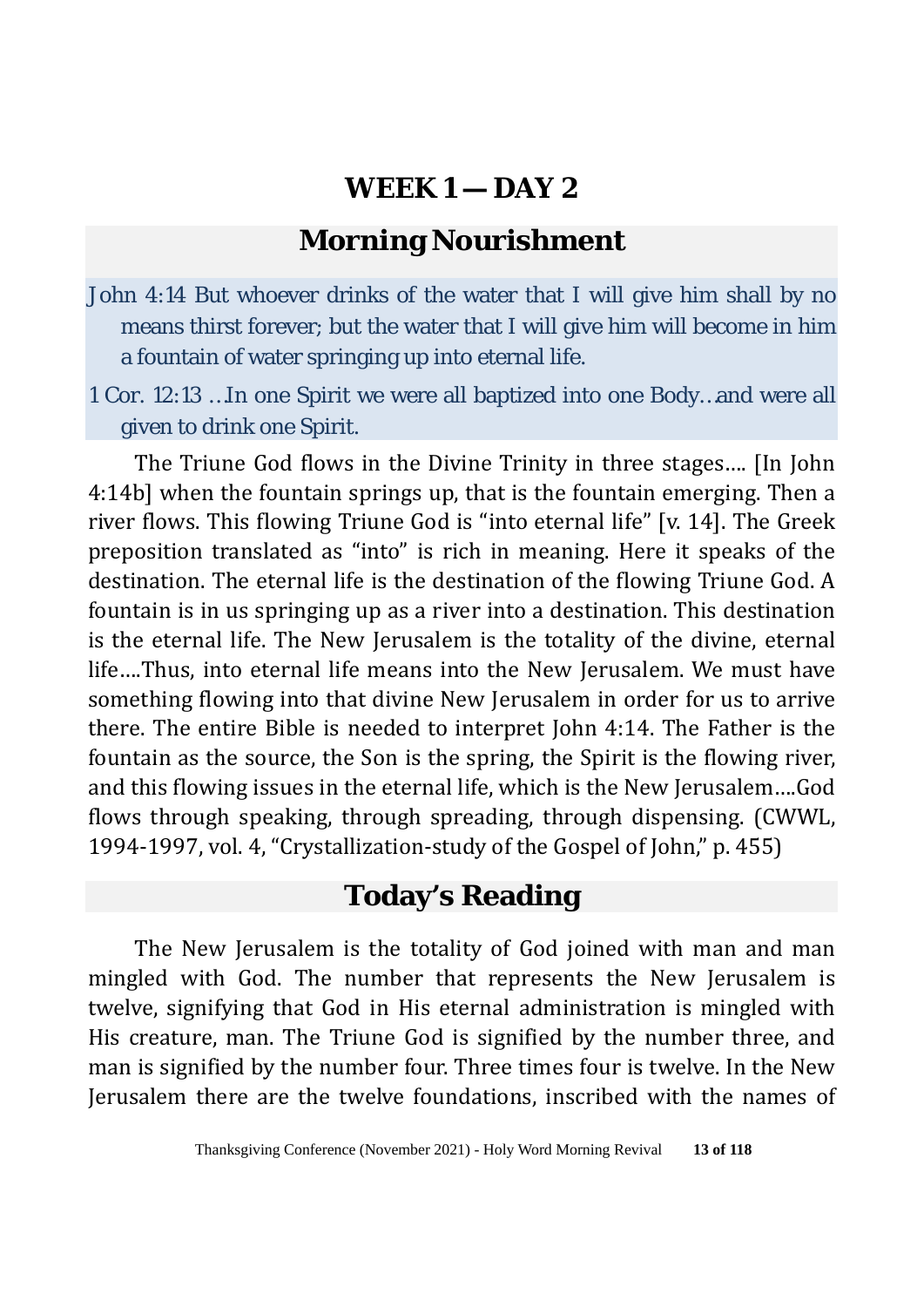the twelve apostles (Rev. 21:14); the twelve gates, which are twelve pearls, inscribed with the names of the twelve tribes (v. 12); and the twelve fruits of the tree of life (22:2). This shows that the New Jerusalem is the mingling of God and man.

The Triune God becomes the living water, which the Lord Jesus presented to the Samaritan woman in John 4…. [The] fountain is the Father. When this fountain emerges, or springs up, that is the Son. When the spring flows into a river, that is the Spirit. This is into, or for, the New Jerusalem. When we drink of this water, it becomes a fountain in us... [that] emerges as a spring, and the spring flows out as a river for the New Jerusalem….When He flows into us, He flows with us. He will flow us into the New Jerusalem to be the New Jerusalem. The preposition into also means "to become." Into the New Jerusalem means "to become the New Jerusalem."…We have to be the New Jerusalem; then we can be in the New Jerusalem.

The springing up is the spring flowing. The river is implied in the flowing. Into here means "issuing in," or "to be, to become." The New Jerusalem will be there through the Triune God's flowing. In the beginning of the Bible, God was there. At the end of the Bible is the New Jerusalem. In the beginning, in eternity past, was the Word, who was God. In eternity future the Word becomes the New Jerusalem.

First Corinthians 12:13 says, "We were all baptized into one Body." This does not mean that the Body is apart from us and that we have been put into the Body. It means that we have been baptized into the Body. The baptism of the Spirit put us all together to be the Body. Into means "to be." We have been baptized to be the Body. Eventually, we will be the New Jerusalem, which is God mingled, blended, and incorporated with man. Now we can see that one half of a verse, John 4:14b, covers the entire Bible. (CWWL, 1994-1997, vol. 4, "Crystallization-study of the Gospel of John," pp. 456-458)

Further Reading: CWWL, 1994-1997, vol. 2, "The Governing and Controlling Vision in the Bible," chs. 1-3; CWWL, 1994-1997, vol. 5, "A Word of Love to the Co-workers, Elders, Lovers, and Seekers of the Lord," ch. 2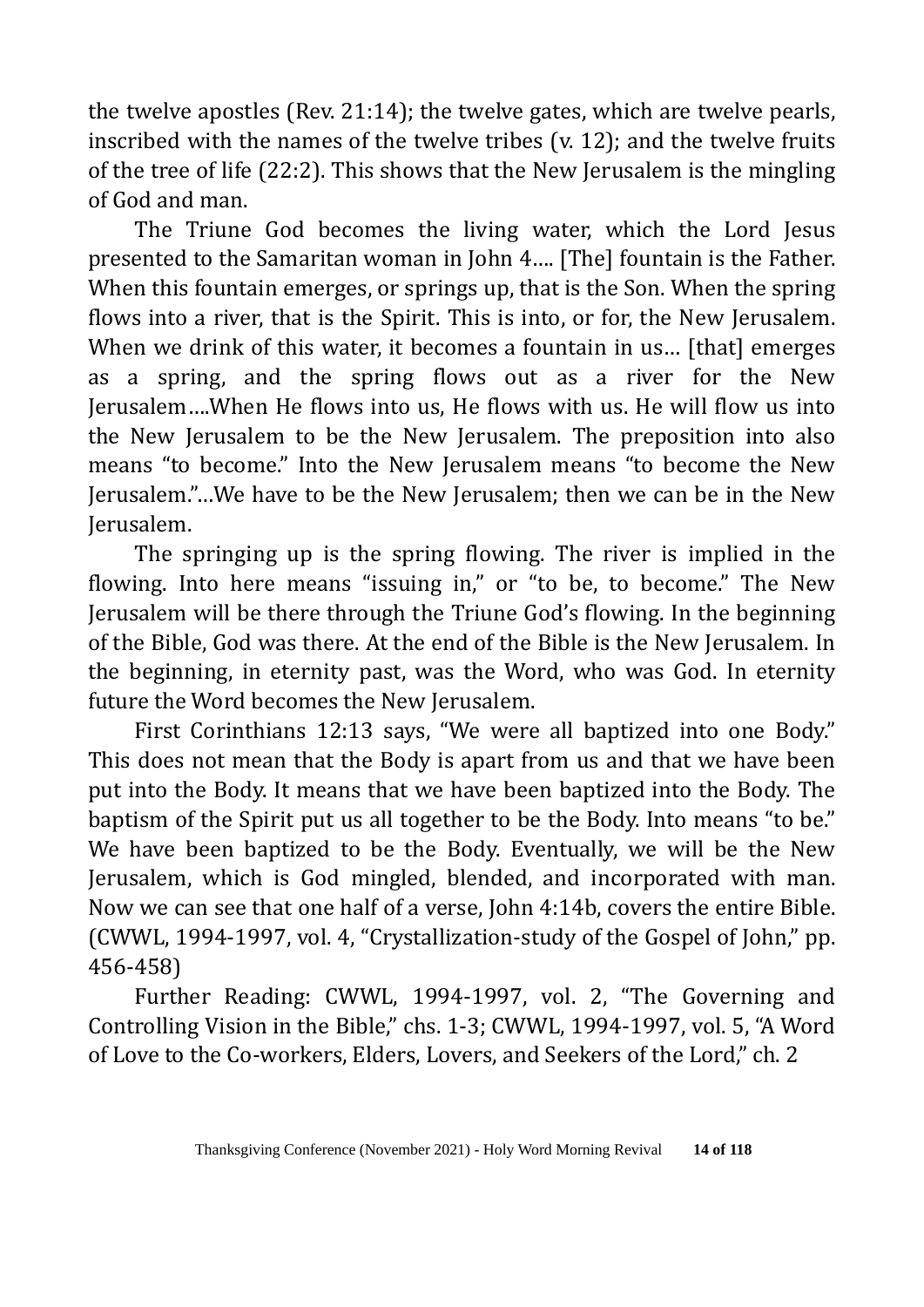# **Morning Nourishment**

- Luke 1:35…The Holy Spirit will come upon you, and the power of the Most High will overshadow you; therefore also the holy thing which is born will be called the Son of God.
- Matt. 1:20-21 …That which has been begotten in her is of the Holy Spirit. And she will bear a son, and you shall call His name Jesus, for it is He who will save His people from their sins.

Luke 1:35 is a verse concerning the divine conception of the Lord Jesus. In this divine conception the Divine Trinity is revealed. Luke 1:35 shows the Holy Spirit's coming upon Mary; the Most High [God the Father] overshadowing Mary; and the birth of the holy thing [the Son of God]. Thus, the entire Divine Trinity was involved in the conception of the Man-Savior.

Matthew 1:20-23 also refers to the birth of Jesus, the Son of God. Verses 20 and 21 show us the divine conception of the Holy Spirit and the birth of Jesus [the Son]. Then verse 23 tells us that this One was called by men Emmanuel, which means "God [God the Father] with us." These verses again reveal the working of the Divine Trinity in the Savior's incarnation. God the Father's being with us was the issue of the divine conception of the Holy Spirit and the birth of Jesus, the Son. (CWWL, 1988, vol. 1, "Living in and with the Divine Trinity," p. 302)

# **Today's Reading**

Matthew 3:16 and 17 reveal the Divine Trinity in His divine move. These verses show Jesus standing in the baptizing water, the Spirit of God descending like a dove and coming upon Jesus [the Son], and the Father speaking out of the heavens, saying, "This is My Son, the Beloved, in whom I have found My delight." The Spirit of God descending like a dove and coming upon Christ can be considered as God's anointing Him to be His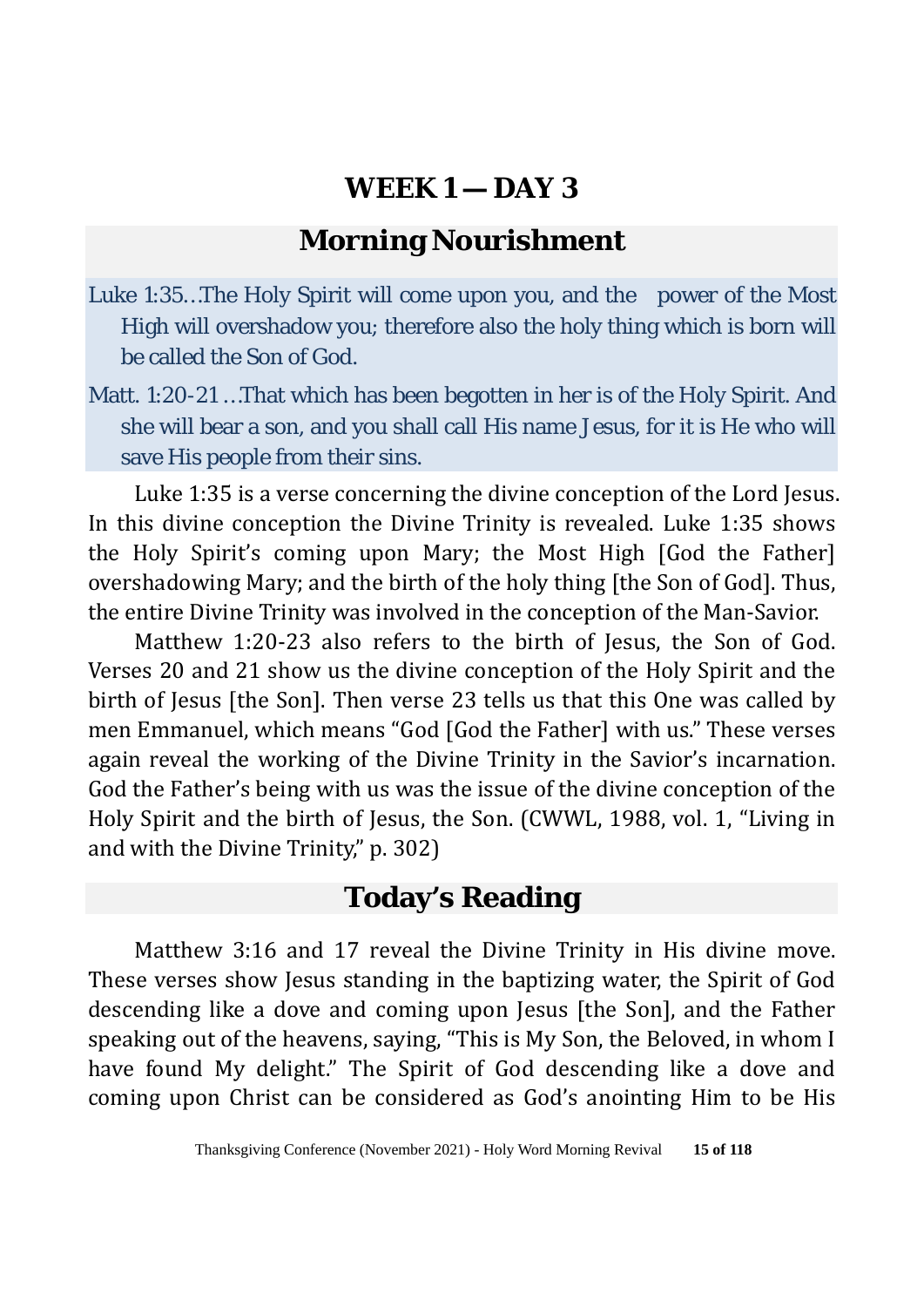Messiah to carry out His eternal purpose…. God anointed Him with the consummation of the Triune God as the anointing oil. In ancient times the kings and the priests needed to be anointed to take their offices. The anointing is the confirmation of the appointing. The appointed Christ was in the water under an open heaven and was anointed by the Triune God with the economical Spirit. By that time Jesus had already been born of the essential Spirit. Before the Spirit of God descended and came upon Him, the Lord Jesus was born of the Spirit (Luke 1:35), proving that He already had the Spirit of God within Him. That was for His birth. Now for His ministry the Spirit of God descended upon Him. This was the fulfillment of Isaiah 61:1; 42:1; and Psalm 45:7 to anoint the new King and introduce Him to His people. He was conceived with the essential Spirit for His birth in order for Him to be a God-man to exist on the earth. Thirty years later He was baptized by John. While He was standing in the waters of baptism, God came to anoint Him with the Holy Spirit as the economical Spirit to carry out God's economy. (CWWL, 1988, vol. 1, "Living in and with the Divine Trinity," pp. 329-330)

The Lord's being baptized to fulfill God's righteousness and to be put into death and resurrection brought Him three things: the open heavens, the descending Spirit of God, and the speaking of the Father. It is the same with us today. (Matt. 3:16, footnote 2) By the descending of the Spirit of God like a dove upon Him, the Lord Jesus ministered in gentleness and singleness, focusing solely on the will of God. (Matt. 3:16, footnote 4)

The Spirit's descending was the anointing of Christ, whereas the Father's speaking was a testimony to Him as the beloved Son. This is a picture of the Divine Trinity: the Son rose up from the water, the Spirit descended upon the Son, and the Father spoke concerning the Son. This proves that the Father, the Son, and the Spirit exist simultaneously. This is for the accomplishing of God's economy. (Matt. 3:17, footnote 1)

Further Reading: Life-study of Matthew, msg. 10; CWWL, 1994-1997, vol. 3, "The God-man Living," chs. 4-5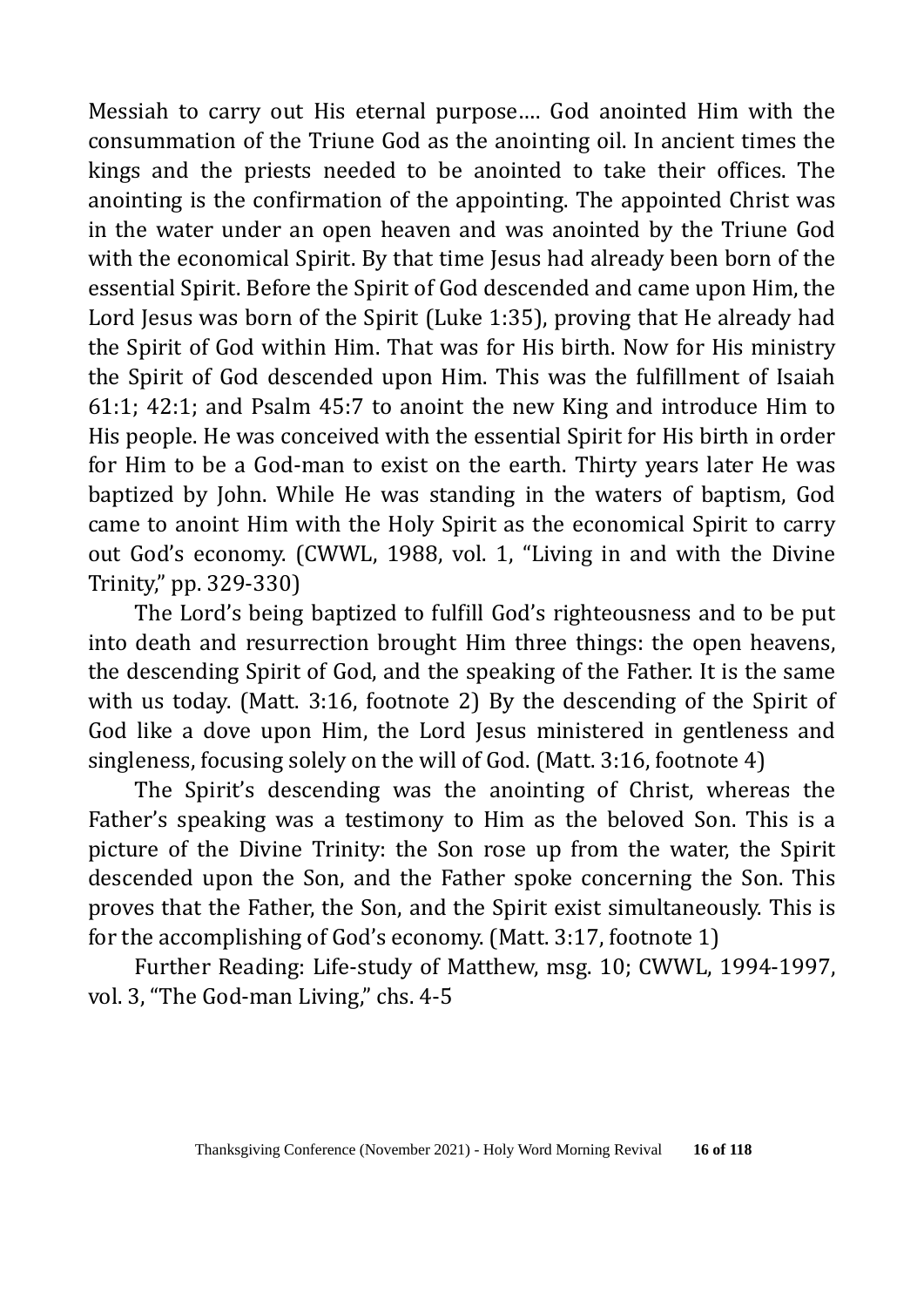# **Morning Nourishment**

- Matt. 6:9-10 You then pray in this way: Our Father who is in the heavens, Your name be sanctified; Your kingdom come; Your will be done, as in heaven, so also on earth.
- 13 And do not bring us into temptation, but deliver us from the evil one. For Yours is the kingdom and the power and the glory forever. Amen.

The praying ones must be children of God, born of God, so they have the authority, the right, to call God their Father. We cannot call a person our father if we are not born of him. We have a Father in the heavens who has begotten us. This brief but critical prayer covers a number of crucial items.

To be sanctified means to be separated and distinct from all that is common…. If we pray for our Father's name to be sanctified, we should not just utter this with our words. For His name to be sanctified, we should express Him in our living. We must live a sanctified life, a daily life separated from being common. To pray such a prayer requires us to be sanctified persons, those who are separated from being common. We should be distinct, separate, from all the people around us. In other words, we should be holy. As sanctified people, we should pray, "Our Father, Your name be sanctified." (CWWL, 1994-1997, vol. 3, "The God-man Living," pp. 537-538)

# **Today's Reading**

Today the world is not God's kingdom but His enemy's kingdom. This is why the Bible says that Satan is the ruler of today's world (John 12:31). In Satan's kingdom, the world, there is no righteousness, no peace, and no joy. Romans 14:17 says that the reality of the kingdom life is righteousness, peace, and joy in the Holy Spirit. In Satan's kingdom today, there is no joy, because there is no peace. In the United Nations, peace is talked about all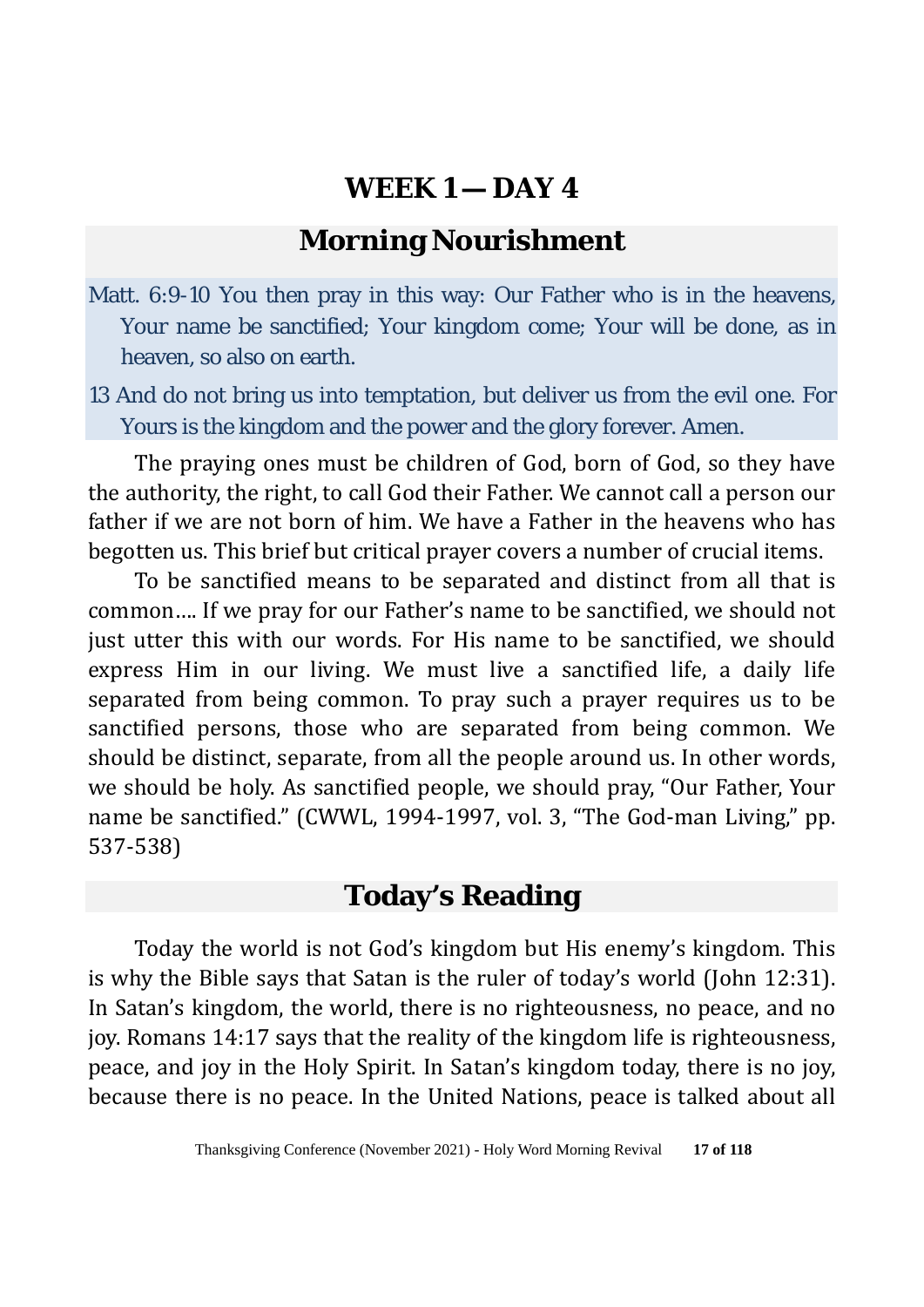the time, but there is no peace, because there is no righteousness. Peace is the issue of righteousness. In his second Epistle, Peter says that the unique thing that dwells in the new heavens and new earth is righteousness (3:13). In the coming kingdom, the millennium, the primary thing will be righteousness. There is no righteousness in today's world, because this is the kingdom of Satan, the evil ruler.

Today Satan's will is being done on the earth through evil men….Thank the Lord that Satan's will is not fully carried out. Hitler, Mussolini, and Stalin were destroyed. Napoleon wanted his will to be done, but he did not succeed. We need to pray for the Father's divine will to be done on earth as in heaven. This is to bring the heavenly ruling, the kingdom of the heavens, to the earth. Then the Father's will surely will be done on the earth. These three things [in Matthew 6:9-10]—the name, the kingdom, and the will—are the attributes of the one Triune God. The name is of the Father, because the Father is the source; the kingdom is of the Son, and the will is of the Spirit. To pray in this way is to pray that the Triune God will be prevailing on the earth as He is prevailing in the heavens.

The prayer to the Father concludes in this way: "For Yours is the kingdom and the power and the glory forever. Amen" (6:13). Here is the realization and praise of God's kingdom, power, and glory. This also refers to the Triune God. The kingdom is of the Son, which is the realm in which God exercises His power. The power is of the Spirit, which carries out God's intention so that the Father can express His glory. This indicates that the prayer that the Lord taught us to pray begins with the Triune God, in the sequence of the Father, the Son, and the Spirit, and ends also with the Triune God, but in the sequence of the Son, the Spirit, and the Father. Thus, the prayer taught by the Lord in His supreme teaching begins with God the Father and ends also with God the Father. God the Father is both the beginning and the end, the Alpha and the Omega. (CWWL, 1994-1997, vol. 3, "The God-man Living," pp. 538-540)

Further Reading: CWWL, 1994-1997, vol. 3, "The God-man Living," ch. 11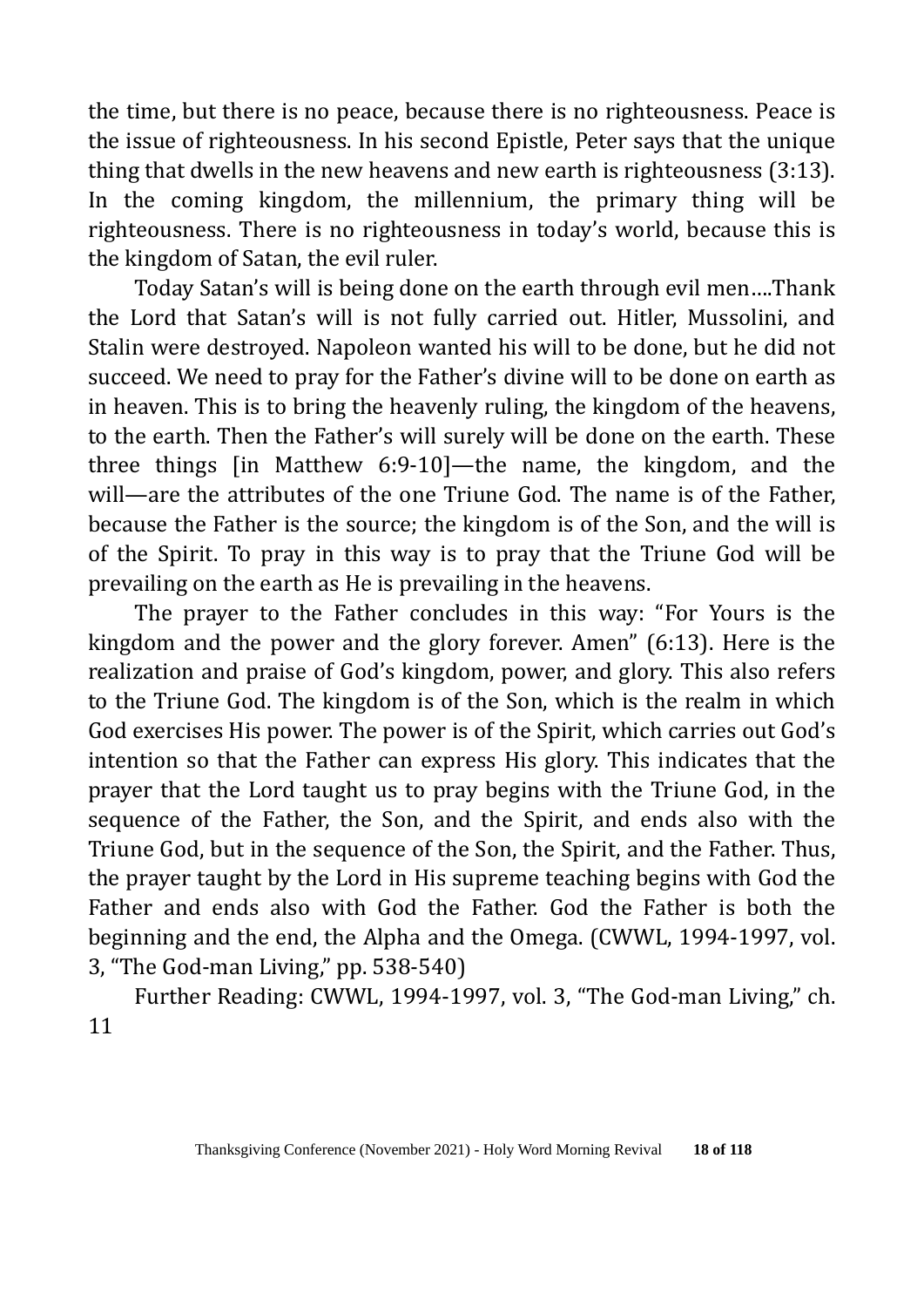### **Morning Nourishment**

Matt. 12:28 But if I, by the Spirit of God, cast out the demons, then the kingdom of God has come upon you.

John 14:10 Do you not believe that I am in the Father and the Father is in Me? The words that I say to you I do not speak from Myself, but the Father who abides in Me does His works.

In Matthew 12:28 the Lord said, "If I [the Son], by the Spirit of God [the Triune God including the Father], cast out the demons, then the kingdom of God [the Triune God] has come upon you." Matthew 12:28 seemingly is a simple word, but we need to look into this verse to see its deeper meaning and revelation. We need to ask, "…Couldn't the Lord have said that He cast out demons by Himself in order that His own kingdom might come upon the people? What would have been wrong with this?" If the Son would have done this, He would have acted individualistically….The way He cast out demons showed…that He was humble…. He was doing something by the Spirit of God and for the kingdom of God. He never did anything by Himself or for Himself. Is this not beautiful? This shows us the excellency in the Divine Trinity. (CWWL, 1988, vol. 1, "Living in and with the Divine Trinity," pp. 307-308)

# **Today's Reading**

This is surely a good pattern for our coordination. The Lord has produced a Body constituted with many members, so all the members should learn of Him. He was working by the Spirit of God for God the Father. He never did anything by Himself or for Himself. Is this not a pattern for us to be coordinated in His Body? We should behave ourselves just like our Head. He behaved Himself in a way of neither doing anything by Himself nor doing anything for Himself. Today in the church life the Body of Christ has not been built up adequately because of the shortage of the proper coordination. If we want to be coordinated with all the members in the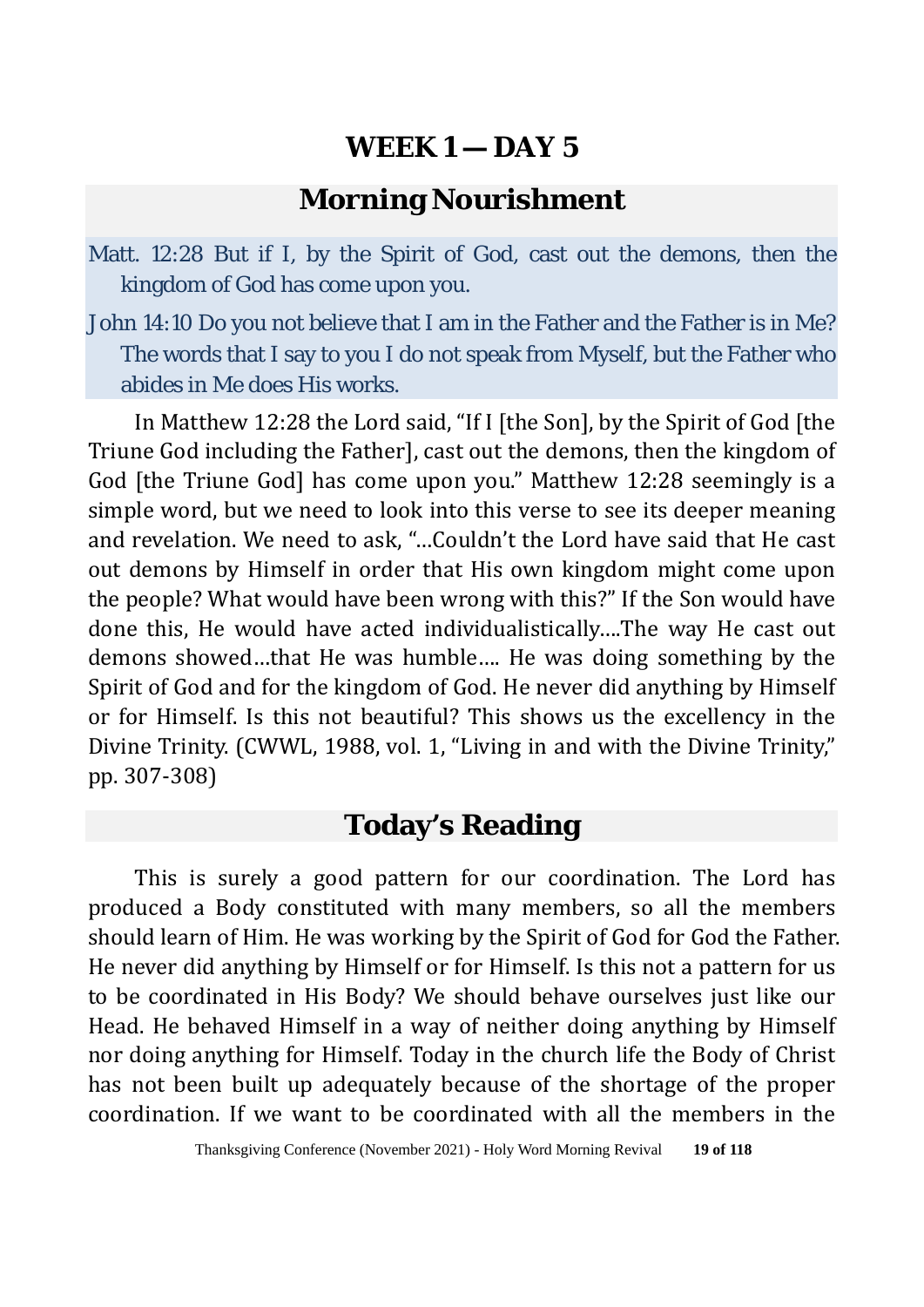Body, we have to learn of Christ our Head, taking Him as our pattern. We should not do anything by ourselves or for ourselves. I may do something according to the will of God, but what I do should not be by myself but by some others. Furthermore, what I do should not be for myself but for the interest, the right, of God on the earth. This is a beauty, and this beauty is a real excellency, a real divine attribute, and an excellent virtue that we need to copy.

The Lord did not say that He cast out demons by Himself for His own kingdom. Instead, He said that He cast out demons by another One and for another One. His spirit was so humble, so selfless. He did nothing by Himself or for Himself. With Him there was no self, no element of selfishness. This is a beauty.

The move of the Divine Trinity as seen in… Matthew 12:28 is an excellent and beautiful example for us to follow…. He did not do things to Himself and for Himself, nor did He trust in Himself. The New Testament record shows us such excellencies, beauties, and virtues in the Divine Trinity. There are so many beautiful items in this dear One. He humbled Himself to become a lowly man, even a slave. While He was on the earth as a slave, He acted in a way of not trusting Himself and not doing anything by Himself, to Himself, or for Himself.

Suppose that in the church life there is a group of sisters and brothers who are serving and living in the reality of the Body of Christ. In their serving they are one and very harmonious. They are all humble. There is not one of them who is for himself, by himself, or to himself. In such a service in the Body, beauty and excellency are displayed. If there were thousands of saints on the earth living and serving in such a way, what beauty and excellency there would be!…To have harmony in the church life requires humility and selflessness….The Divine Trinity took the lead to exhibit this kind of beauty in the universe. Among the three, the Son took the lead to be so selfless, so humble, and so considerate of the others. (CWWL, 1988, vol. 1, "Living in and with the Divine Trinity," pp. 308, 310, 312-313)

Further Reading: CWWL, 1988, vol. 1, "Living in and with the Divine Trinity," ch. 5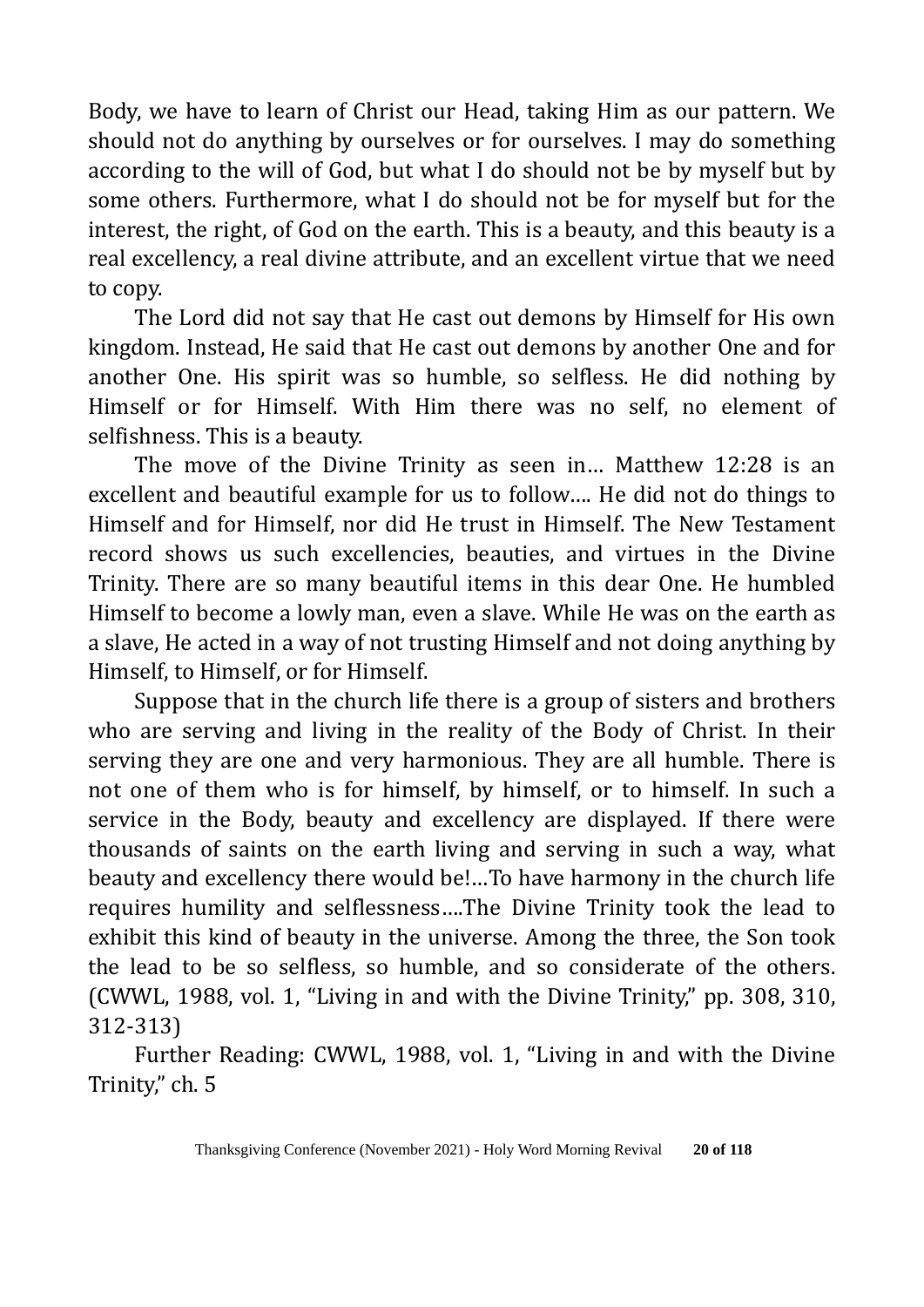# **Morning Nourishment**

Matt. 28:19 Go therefore and disciple all the nations, baptizing them into the name of the Father and of the Son and of the Holy Spirit.

Acts 19:5 And when they heard this, they were baptized into the name of the Lord Jesus.

To baptize people into the name of the Triune God is to bring them into spiritual and mystical union with Him. (Matt. 28:19, footnote 4)

There is one name for the Divine Trinity. The name is the sum total of the Divine Being, equivalent to His person. To baptize someone into the name of the Triune God is to immerse him into all that the Triune God is. (Matt. 28:19, footnote 5)

# **Today's Reading**

In Matthew 28:19 the Lord charged His disciples to baptize people into the name of the Divine Trinity—the Father, the Son, and the Holy Spirit. At this point in Matthew the Triune God had been completed and consummated. For the Divine Trinity to be completed, to be consummated, He needed to go through a process to pick up humanity….To be the consummated Triune God, the completed Triune God, He needed humanity as well as divinity.

He also needed to pass through a beautiful, all-inclusive death….We all have to be conformed to His dear death. The death of Christ is lovable and dear, and the Triune God needed it for His completion, for His consummation. The Divine Trinity is undoubtedly omnipotent, but if He were short of this beautiful death, He would not be able to solve our problems. In Him and with Him there is an all-inclusive death that can kill all the "germs" related to us. The Triune God is an all-inclusive dose within us with the killing element of the death of Christ. Within this all-inclusive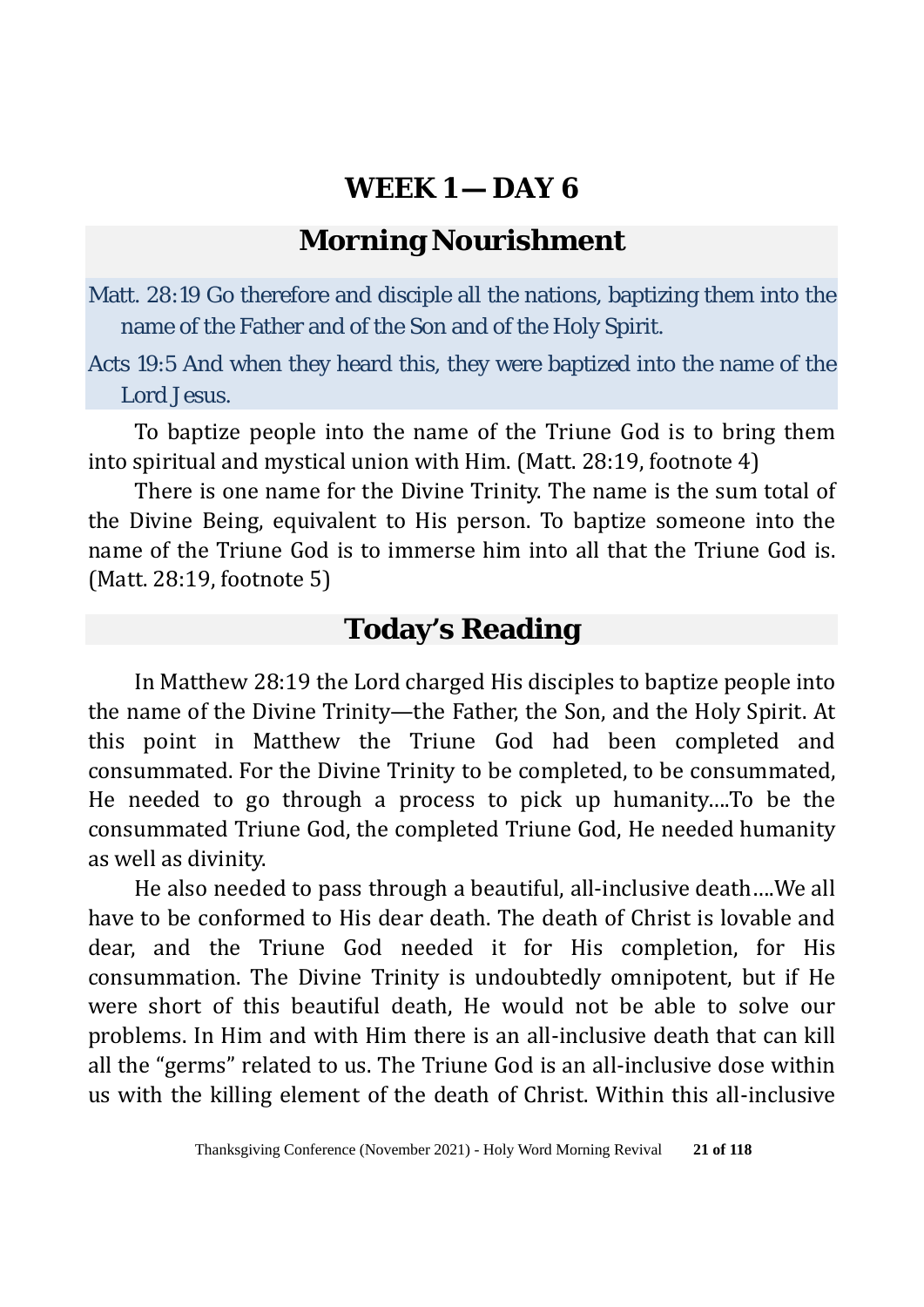dose there are many elements that can supply us in a positive way, and there is also the element of His death that can eliminate the negative things. The death of Christ on the cross took away all the "negative germs" in the universe.

Such a death has been brought into the Divine Trinity. After He had passed through the process of crucifixion, He entered into the realm of resurrection and became a life-giving Spirit. He then came back to His disciples in the atmosphere and reality of His resurrection to charge them to make the nations the kingdom people by baptizing them into the name, the person, the reality, of the Divine Trinity. Now that the Divine Trinity has been completed, consummated, people can be baptized into Him. The completed Triune God, the consummated Divine Trinity, is perfect, complete, and short of nothing. When we baptize people, we are placing them into the completed, consummated Triune God.

The Father, the Son, and the Spirit is the name of the Divine Trinity into whom we baptize people. The Lord revealed this divine title in the context of His desire to put the people who have received our preaching into the Triune God. The Triune God in His divine trinity is the very place where we should put those who have received Him.

We go to disciple the nations, baptizing them. The word disciple is a strong word….The disciples were to disciple the unbelieving nations by baptizing them into the name of the Father and of the Son and of the Holy Spirit. This means that discipling includes baptizing. We have to disciple people by baptizing them, putting them into a person, the Triune God. When they get into this person, they are discipled. We should not preach the gospel to people without baptizing them. That is not scriptural. We should baptize people immediately after they have believed in the Lord. To disciple them by baptizing them is to make them the very citizens of the kingdom of the heavens. If we do not put them into the Triune God, we cannot bring them into the kingdom of God. We must put them into God Himself. Then we place them into the kingdom of God. (CWWL, 1988, vol. 1, "Living in and with the Divine Trinity," pp. 310-312)

Further Reading: CWWL, 1993, vol. 2, "The Spirit with Our Spirit," ch. 3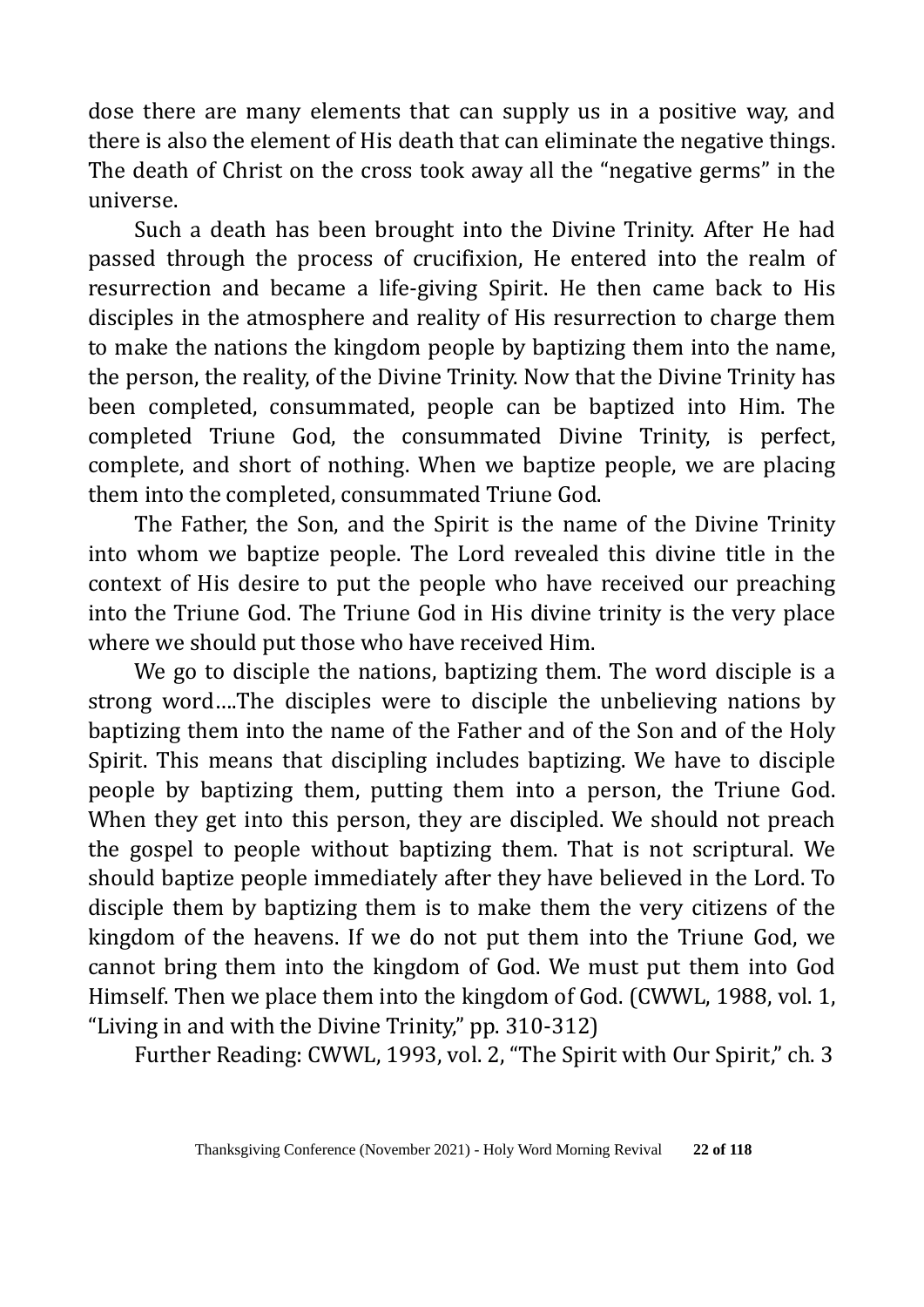# **‹‹ WEEK 1 — HYMN ››**

#### **Hymns, #12 O God, Thou art the source of life**

Worship of the Father — As the Source of Life 1 O God, Thou art the source of life, Divine, and rich and free! As living water flowing out Unto eternity!<br>2 In love Thou in the In love Thou in the Son didst flow Among the human race; Thou dost as Spirit also flow Within us thru Thy grace.<br>3 Though we in sin and wicked Though we in sin and wickedness Went far from Thee apace, Yet in the Son Thou didst redeem, Bestowing life and grace. 4 Though we have often slighted Thee, Thy Spirit often grieved, Yet Thou dost still as Spirit come As life to be received.<br>5 Thou as the Spirit in the ! Thou as the Spirit in the Son Hast mingled heretofore; Thou wilt thru fellowship anoint And increase more and more. 6 The love of God, the grace of Christ, The Spirit's flowing free, Enable us God's wealth to share Thru all eternity.<br>7 The Father. Son. and 7 The Father, Son, and Spirit-one, So richly care for us; Thy love with one accord we sing

And e'er would praise Thee thus.